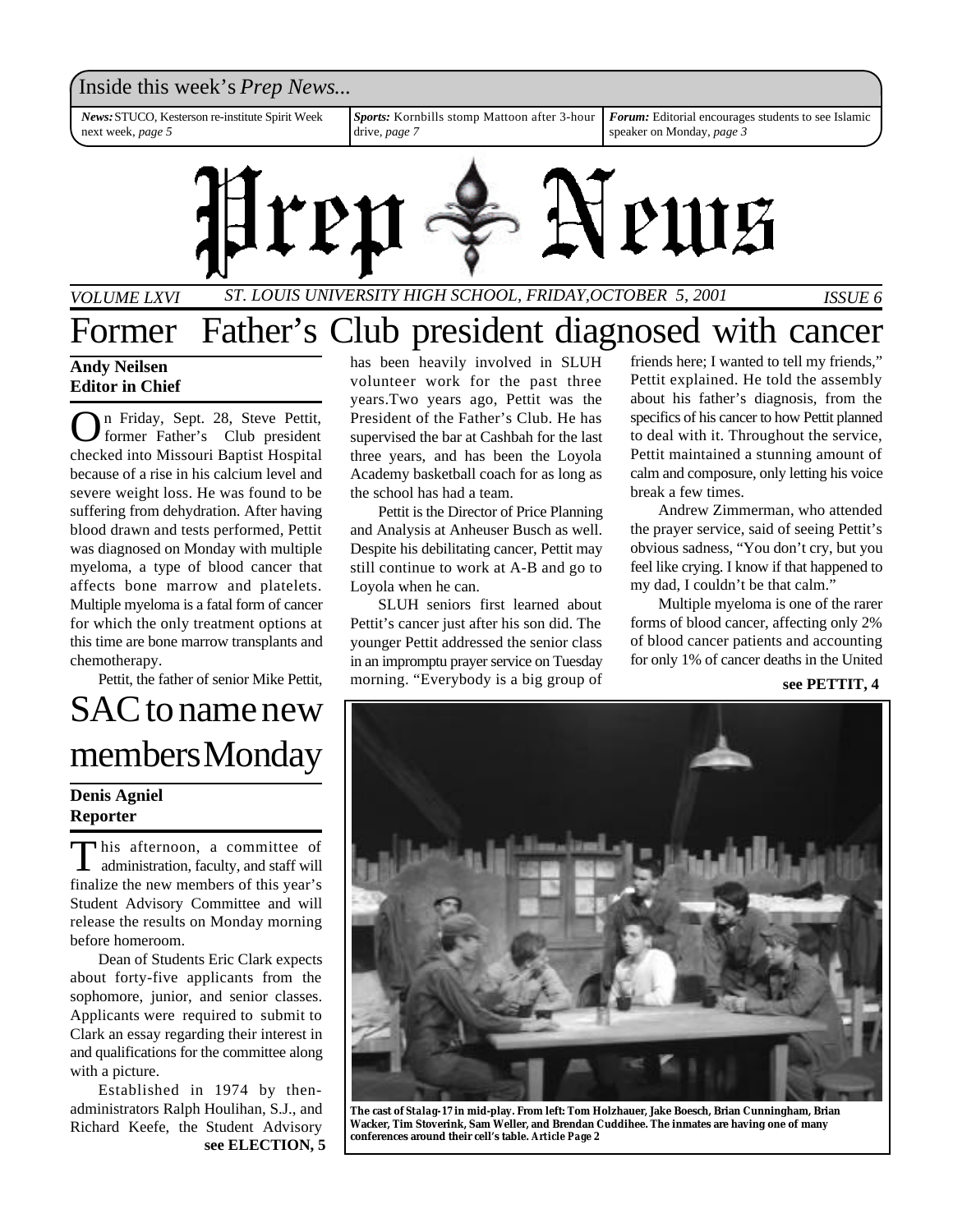# 2 **News** October 5, 2001

# *Dauphin Players* open season with *Stalag-17*

## **Mike Smallwood Reporter**

The Dauphin Players opened the year<br>with their production of Bevan and The Dauphin Players opened the year Trzcinski's *Stalag-17* last night in the St. Louis U. High theatre. Set in a German prisoner of war camp, the play occurs during World War II in late December 1944.

The Americans imprisoned there are trying to hide one of their fellow officers from the Germans because of the punishment he faces for sabotaging a train. However, within the Americans' midst, there is a spy for the Germans who eventually pays the price for his actions. The show takes the emotions of the times and adds some lusty comedy to make an overall great performance.

*Stalag-17* is an ensemble piece, relying on all of the characters to make the show work well. This makes every

character important and, as director Joseph Schulte put it, "(The actors) have created some very interesting characters." Not only are the characters interesting but they are also diverse in their backgrounds and attitudes. This helps add to the realism of the play because it displays the diversity that truly existed during WWII.

Seniors Alex Green, Karl Guenther, and Chris Storey do their part to hold up the dramatic part of the show while seniors Brian Wacker and Brendan Cuddihee handle the comic relief superbly. Storey's character, Sefton, is the "bad guy" of the barracks whom Storey describes as "an anti-social jerk that the audience can't help but like by the end." Harry Shapiro, played by Cuddihee, and Stosh, played by Wacker, are always up to something to entertain each other or make fun of their German captors.

However, behind all of the laughter, there is still the fear that existed in every

man in WWII. Every actor helps present the suffering and tensions that were present along with, despite all the negatives, the joy that could be had in the dreadful times.

This patriotic piece has "some very nice moments," said Schulte. These moments are driven by the acts themselves. The moments grab the attention of the audience. Since this is a studio show, the audience is drawn in by the characters who are so close and real that they allow the audience to put themselves in the show.

Under the direction of Schulte, the set design of Scott Sanders, and the custume design of Sharon Zilske, an aura of realism is presented to the audience who can only laugh at the lighter moments and be shocked by the darker actions of the war. The show continues tonight and Saturday at 7:30 and and Sunday at 2:00 and 7:30. Tickets are \$5 pre-sale and \$6 at the door.

# *The Pulse*gets back on the beat with new shows

## **Andrew Ivers Editor in Chief**

The school's radio station, *The Pulse*,<br>now entering its third year, is making he school's radio station, *The Pulse*, strides to diversify the content of its broadcast, despite the government's decision not to grant the station a license as of yet.

The Federal Communications Commission has not granted licenses which allow a station to broadcast at up to 100 watts to any Missouri applicants since January 2001, according to senior Mike Gau, who is heading up *The Pulse* this year. The FCC cites a lack of available FM bands in the area as the reason for the delays.

Currently the station broadcasts at under 1 watt, making it difficult to receive anywhere on campus. Moderator Paul Baudendistel feels that if *The Pulse* broadcasted on FM radio, "students would take advantage" of the station more.

Gau said he is "not even worried" about the change that the station will need to make if it is licensed: "It has been

taking so long."

Yet the internet has been instrumental in keeping the station running. Accessible through the student pages of the St. Louis U. High web site (www.sluh.org), *The Pulse* has been broadcasting music 24 hours since its inception, broken only by occasional DJ shifts. But Gau, along with juniors Matt Arnold and Luke Marklin, hope to institute shows within two weeks.

At a meeting last week, about 90



students expressed an interest in hosting a show and, said Gau, "Everyone interested gets one." The station plans to offer DJ training sessions next week for interested students and grant airtime to anyone properly trained.

A Friday afternoon Sports Open Line show, hosted by senior football gurus Nick Brescia and John Stewart, will be one of

the featured programs. Another will be a music show featuring DJ Scott Urban. Gau also hopes to broadcast live play-byplay of some basketball games and possibly later football games.

This year, *The Pulse* requested \$500 from the school, as it did last year. Although it has not drawn money yet, the station plans to purchase more hard drive space for mp3 storage, remote broadcast equipment and some promotional material with school funds, according to Gau. If the government grants a license, the station will also need much more equipment, namely a stronger antenna.

Of the station, Baudendistel concluded, "It's great, just the idea that we have one. It's a unique opportunity."

Gau echoed: "It's a good way for kids to get involved with radio and broadcasting in general—and it's fun." He reminds students that the station is "willing to consider (show) propositions from anyone and everyone. We want to make (the station) have as much variety as possible." The office is located on the east side of the Jesuit wing, first floor, room J126.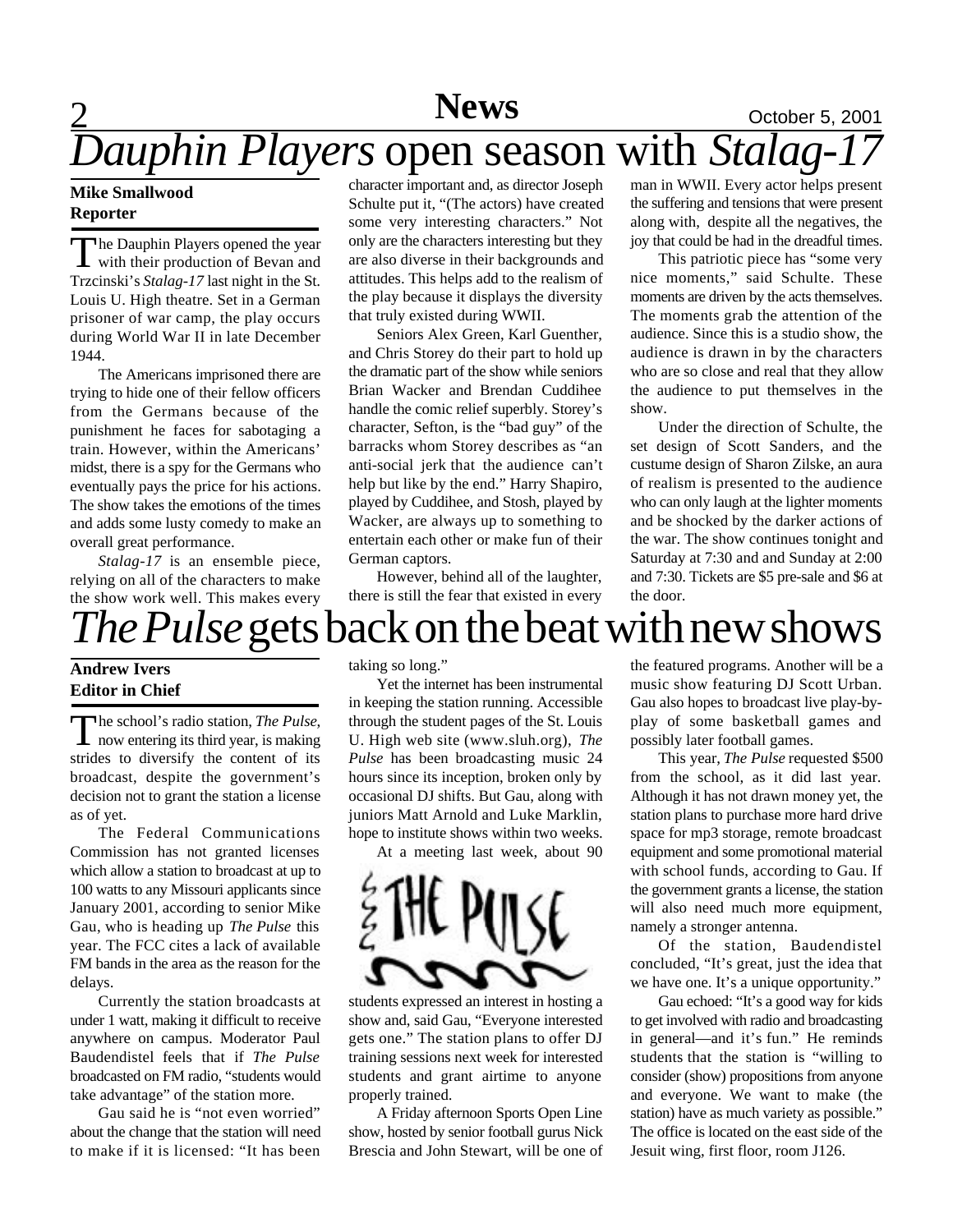# EDITORIAL

## Islamic speaker will shine light on shadows of misunderstanding

Life is fast. Time is a precious commodity. Regardless of the events of the outside world, students and teachers here stay focused on the school commuity, almost isolated at times from the rest of the globe. September 11 was different. Even though some teachers held class, many canceled their lessons in favor of watching the attacks unfold on television. People gave their time—sacrificed homework and classwork—for what they thought was greatly important. But it appears as though the events, as far as many people's daily life is concerned, were just a flash in the pan: they held the attention of many for a couple of weeks only to lose it to increased homework or, more disappointingly, the new Fox fall line-up.

Apathy is not an answer to the situation *all* citizens of the world, Jr. Bills included, must face. Students need to keep themselves informed. Whether students advocate peaceful or aggressive reactions to the attacks—or even if students are confused about the state of the world—all should act to increase their knowledge of the situation.

Watery news magazines and flashy television shows are not acceptable substitutes for serious sources of information. *The New York Times* and the *Post-Dispatch*—which the library subscribes to daily—and National Public Radio or KMOX accessible from any car radio during even the shortest car ride are deep wells of information from which students can draw. But perhaps time remains a limiting factor despite the best intentions of the students. Luckily, those unfortunate students will have a reprieve on Monday.

Members of the SLUH community have an opportunity to direct questions about the Muslim faith to an expert: Waheed-Uz Zaman Rama, a member of the Islamic Center and a teacher at the SLU School of Medicine. Rama will hold a forum on Monday, during activity period, in the theater. Most of the presentation will be dedicated to questions from the audience and the forum is open to all.

There is no reason, extenuating circumstances aside, why any students feeling confused by our nation's relations with Islamic nations or the tenets of Islam themselves, should not attend. Certainly most students have questions. If time is a problem, plan ahead by finishing homework over the weekend. If hunger is a problem, make a note to have a big breakfast and make sure to pack a hefty lunch. When it comes to maturing and learning to care about the world outside SLUH's box, students will find such petty excuses draw little water.

If students truly believe that they are growing up to be leaders and plan to lives their life for others, that means showing respect, which means sacrificing what is precious. For many, time is most precious. It is true that such an event seems small amidst the vastness of a year of high school. Yet attendance will show that students care, a true sign of leadership as well as selflessness. Attendance will show this Catholic community's appreciation for Rama's time and an openness to our Islamic brothers and sisters. But above all such a sacrifice of time will show how highly students value the truth.

## **LETTERS TO THE EDITOR** Banahan looks forward to Spirit Week

To the Editor:

Because of the absence of Spirit Week from last year's calendar, this year's STUCO has decided to return it to its glory. Shukwit had the idea of having a day dedicated to falling out of cars, but Coach K. quickly rejected that one. Tony wanted to have a week dedicated to the legendary band White Zombie. Wacker wanted to throw away the idea of Crazy Clothes Day and replace it with Dress Like Your Favorite Pope Day. Coach K. shook his head in shame and rejected all of these ideas. So, we all agreed on

sticking with tradition. On Monday of next week, we'll have an eating contest with Krispy Kremes. On Tuesday we're going to have the traditional Wet Billies. On Friday there is the everfamous Crazy Clothes Day. Also, the whole week we'll be selling AC/DC Spirit shirts in the STUCO room. We would really like to make this year's Spirit Week kickin'. thanks for listening.

*This week in Prep News history* Kyle Banahan (One of those positions on STUCO)

SLUH, DeSmet Discuss Rift in Relations

"Deeply concerned about deteriorating relationships between the two schools, administrators at both SLUH and DeSmet Jesuit High School felt it was time to take steps to improve the relationship between the schools.... As a beginning, four faculty members and six students from each school met 11:00 Wednesday morning in an attempt to identify problems and possible resolutions to those problems."

#### Volume 50 Issue 6, 1985

"While eating dinner with his wife and daughter at International House of Pancakes, Mr.Shelburne noticed an elderly man choking, coughing, and gasping for air. Mr. Shelburne later admitted, "I had seen and heard of the Heimlich Maneuver, but I had never performed it myself." Not knowing exactly what else to do, he attempted to perform the Heimlich.... Shelburne's attempt was successul, and the man was able to breathe again."

Volume 66 Issue 6, 1991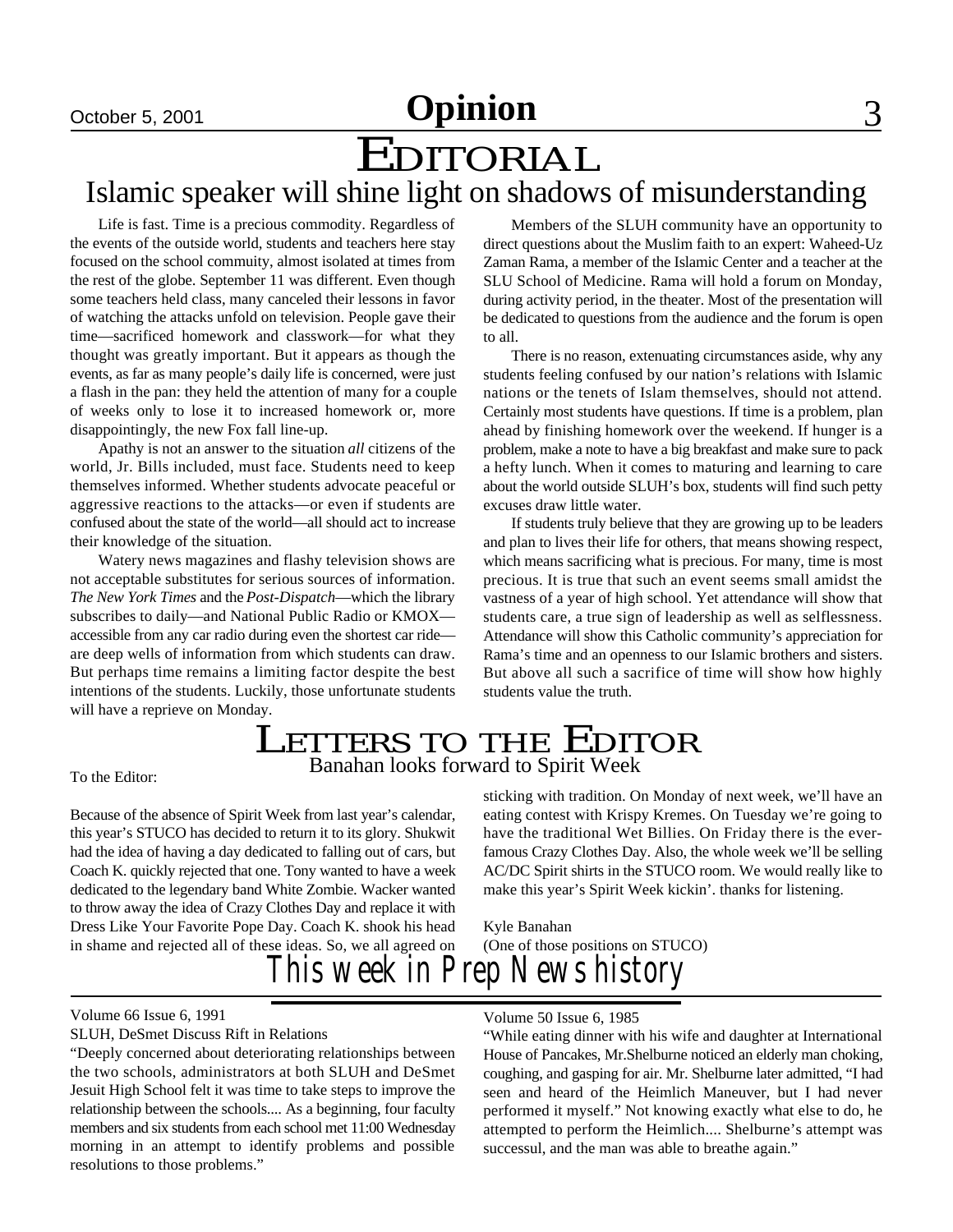# 4 **News** October 5, 2001 Senior Project '02 begins with new moderators

## **Brian Kane Core Staff**

For the 32nd year, Saint Louis<br>U. High seniors will be sent out to U. High seniors will be sent out to serve those around them. This year is special due to the new leadership under which the projects will be performed.

For the past eleven years, art teacher John Mueller has organized the program, with the assistance of French teacher Richard Keefe. When the pair decided that they would not be continuing their adventures with Senior Project, the search began for new coordinators.

SLUH Principal Robert Bannister asked Jeff Harrison, S.J., if he would commit to the job, and Harrison agreed. Math teacher Rebecca Ferringi, because of her past involvement with the

## PETTIT

#### (from 1)

States. Even more puzzling in Pettit's case is the onset of this cancer. Multiple myeloma usually occurs in patients over 65, and Pettit is only in his late 40s. Despite this discrepancy, little can account for the onset of myeloma in any case. There are virtually no risk factors, and nothing has been determinded as yet about how a person develops myeloma. Preliminary evidence has suggested that this cancer may be linked to a virus, but no conclusive proof has confirmed this idea.

Myeloma initially affects the bone structure. As cancerous plasma cells develop in the bone marrow, healthy cells are taken over and pushed out by the growing malignant cells. These cells develop the hormone cytoleine IL-6 that prevents natural cell death. For the bones, this means that the malignant plasma cells that should die and make the bone get better, instead do not die and cause bone weakness.

 Myeloma is linked with an increase in calcium levels in the blood as calcium in the bones decreases. A person affected with myeloma will experience more frequent bone breaks as well as general weakness and joint pain. Because of the

Community Service Program, was offered the other position.

So far, a sizeable amount of work has gone into this year's project. Eighty-four agencies where SLUH seniors have worked in the past were contacted. All the agencies gave sponsorship again, and many responded enthusiastically. After the agencies had been contacted, the information on them was compiled into the Senior Project Handbook. Along with the listings of agencies, the book contains the "do's and dont's of Senior Project."

The Senior Project Committee, which is composed of ten seniors, helps with the planning of Senior Project. Nick Deuser, a member of the committee, designed the cover for the handbook.

Another important part of the project is the faculty advisors. Forty-four faculty

members volunteered their time to the cause, and will guide students through the process. Seniors each chose five members of the faculty from the list of possibilities, and assignments were made.

Next, the senior class had a meeting to discuss the project and its process. The students each received a handbook and found out who their advisors would be.

 Ferringi said, "The ball is in the seniors' court to go find their projects."

They can go to any agency to do their service, but going to a new location means that the student will have to do his homework about it. In November, the seniors need to turn in their proposals for their projects.

Although there are new coordinators for Senior Project this year, no major **see IN MY PROJECT, 5**

effect on the blood, patients will also experience trouble with reasoning abilities (an effect of high calcium levels), a greater risk of anemia, and a general shortness of breath and fatigue.

Morey Blinder, M.D., a Washington University Hematology professor, says that a myeloma patient is also very susceptible to bacterial infections. Because the initial immune response comes from blood cells—most of which will be damaged by the cancer—the body is severely handicapped in its ability to fight off normal infection. Blinder says that in addition to kidney failure, pneumonia is a common disease for myeloma patients.

Presently, there is no cure for myeloma. Pettit's doctors have considered bone marrow transplants, but at this point believe that chemotherapy is the best option.

Blinder says that myeloma is "not very often curable," and that bone marrow transplant is the best option if a donor is available. Blinder says that besides chemotherapy and a bone marrow transplant, a drug called Permidronate can help at least with the symptomatic aspects of myeloma. This drug will strengthen the bone and reduce incidents of fracture that myeloma patients are more likely to have.

In terms of Pettit's chance of survival, the outlook is not good. He has progressed to the final stage of the cancer, for which the survival time is generally around one year.

Despite the severity of his condition and the limited time he has been given, Pettit seems in phenomenally good faith. President Paul Sheridan, S.J., who has worked with Pettit at Cashbah and at the Father's Club, says that Pettit has "great faith, great energy...his attitude is magnanimous."

"Seeing this life as a gift from God, using that time to create life, bring substance, joy and humor into the world is what God wants," Sheridan says. "That's what (Pettit) does."

Pettit made his generosity apparent in his first words to Mike after he was diagnosed. Pettit told his son that the disease was not hereditary before he said how he felt, a comment that testifies to Pettit's selfless spirit of giving.

Mike Pettit said that his father was doing the best emotionally of any of the family members, making his sickness easier to deal with.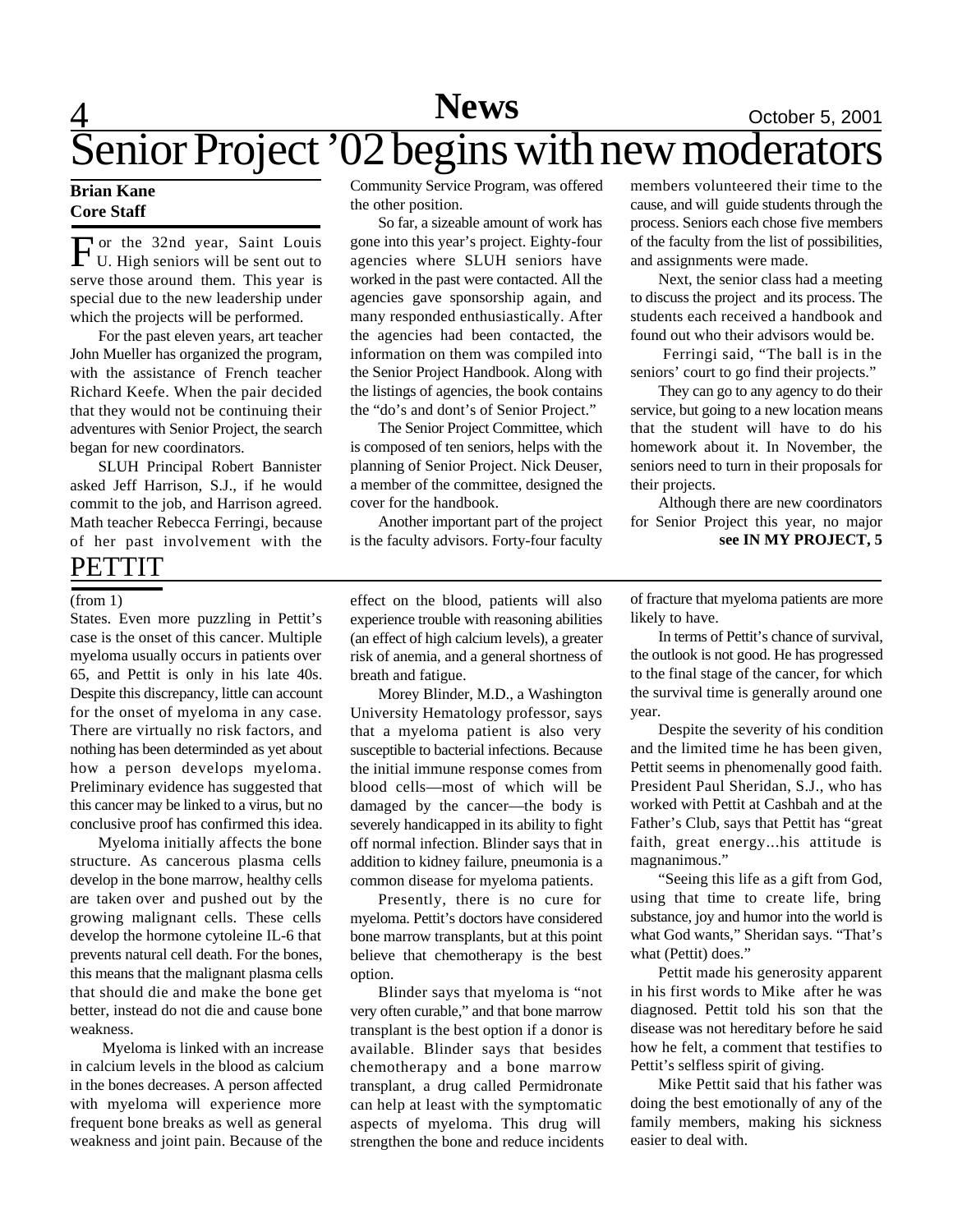# October 5, 2001 **News** 5

## ELECTION

### (from 1)

Committee has become a staple of the SLUH community. Along with parents and SLUH staff, students selected for the committee focus on formulating policies and rules that are pertinent to those attending the U. High. Having formulated such things in the past as rules for mixers and the parent-student handbook, this year's committee, according to Clark, will focus on "-isms like sexism and racism, especially because of the tragedy in New York." Also on the agenda are weighted grades.

"It's an excellent vehicle of communication between students, faculty, and parents," said Clark.

At first, the selection process for SAC entailed anyone interested applying, followed by an election by their classmates, much like Student Council elections. However, in recent years, students have been selected by a committee of seven administration, faculty, and staff and not by Clark, as is commonly believed. This year, Clark considered reverting back to the earlier form of selection— election by peers. When students came to him insisting that the election process would be merely a popularity contest, though, Clark decided to employ the selection committee once again.

Many students share the sentiment that a committee of SLUH staff selecting SAC members is best. "I think," remarked IN MY PROJECT

#### $(from 4)$

changes will be made. The hope is that with only a few minor changes, a smoother transition can be made. Harrison noted, "Mr. Mueller and Mr. Keefe had things so organized that it's been very easy in a lot of ways."

Harrison sees the goals of Senior Project as the realization that the seniors have talents, and that they are called and challenged to serve others. He hopes that the project will "stretch their boundaries." Harrison added, "This is a two-way street. You can get things from people who are suffering that you can't get any other way."

Junior Joel Koehneman, "that an election would be nothing more than a popularity contest, and it wouldn't serve the school as well."

In regards to the selection process, junior Jim Martin, an applicant, said, "I think it will be a strong committee if we are selected by staff."

Stressing the openness of the committee, Clark said, "We'll try to talk about anything and everything." Clark mentioned that he was pleased with his committee and its ability to select students who would impact the SAC.

# We've got spirit, yes we do!" *Spirit Week returns after a 1-year sabbatical*

## **Matt Hoffman Core Staff**

Hey, remember that thing two years<br>ago with all that ketchup and mustard  $\mathbf{T}$  ey, remember that thing two years on the slip and slide? Remember when we all dressed up in "crazy" clothes? That was called Spirit Week.

Next week STUCO will resurrect the once annual Spirit Week. "The idea is to raise spirit for the CBC game," said Adam Shukwit, Sports Commissioner. Shukwit explained that this typically is a low point in the year for spirit, and "We wanted everyone to remember to show spirit."

The week will begin with a Krispy Kreme donut eating contest. "Lots of people like Krispy Kreme," said STUCO Secretary Kevin Price on the decision to feature the donuts as this year's target of gluttony.

A Wet Billies contest will be held Tuesday on the stadium field. The general idea is to dump ketchup, mustard, mayonnaise, beans, and various other condiments on a slip and slide and let Jr. Bills slide on through.

"It's not really a contest; more like people getting dirty," said Price.

"We'll do a blue and white day too, either Wednesday or Thursday," said Mike Lewis, STUCO Vice President.

Spirit week will roll on with a Crazy Clothes day on Friday. With the exception of dressing up as a girl and avoidance of any alcohol or drug references, students can wear anything. Each homeroom will vote on one student to advance to the finals, which will be held during activity period. During the finals, one Jr. Bill from each class will be selected by a panel of celebrity (teacher) judges.

"I look for originality, stage presence, how they work the crowd." said Dick Wehner, Athletic Director and Crazy Clothes Day judge. "I zoom in like tunnel vision, and don't go by cheers."

Spirit Week, a long running tradition at SLUH, "used to be done by the juniors," said Brock Kesterson, STUCO Moderator.

The event was planned and run by juniors in the past "to build leadership skills, which is the point of junior year," said Murray, junior class moderator. But Spirit Week "got borderline offensive," according to Murray, and he wanted the juniors to host a Mission week instead. "It was informative, but it lacked the activities," said Murray of last year's Mission Week.

This year he plans to "upgrade it to a junior immersion trip," in which juniors participate in service projects throughout the year. Murray added,"We decided that STUCO would take over Spirit Week."

 "Last year I just got thrown into this," said Kesterson, of his first year as STUCO Moderator. He explained that last year the seniors expected the juniors to organize Spirit Week while the juniors thought they were organizing Mission Week instead.

The seniors didn't organize it later in the year because of senior project and lack of interest as they shifted their attention to college.

 Scheduling problems also played a role in the lack of last year's spirit week. "Putting things in the calendar is always difficult," said Kesterson, "Basically nothing ended up getting done." Kesterson summed up the planning by saying, "I have to get it on the calendar. It's up to these guys to get it done."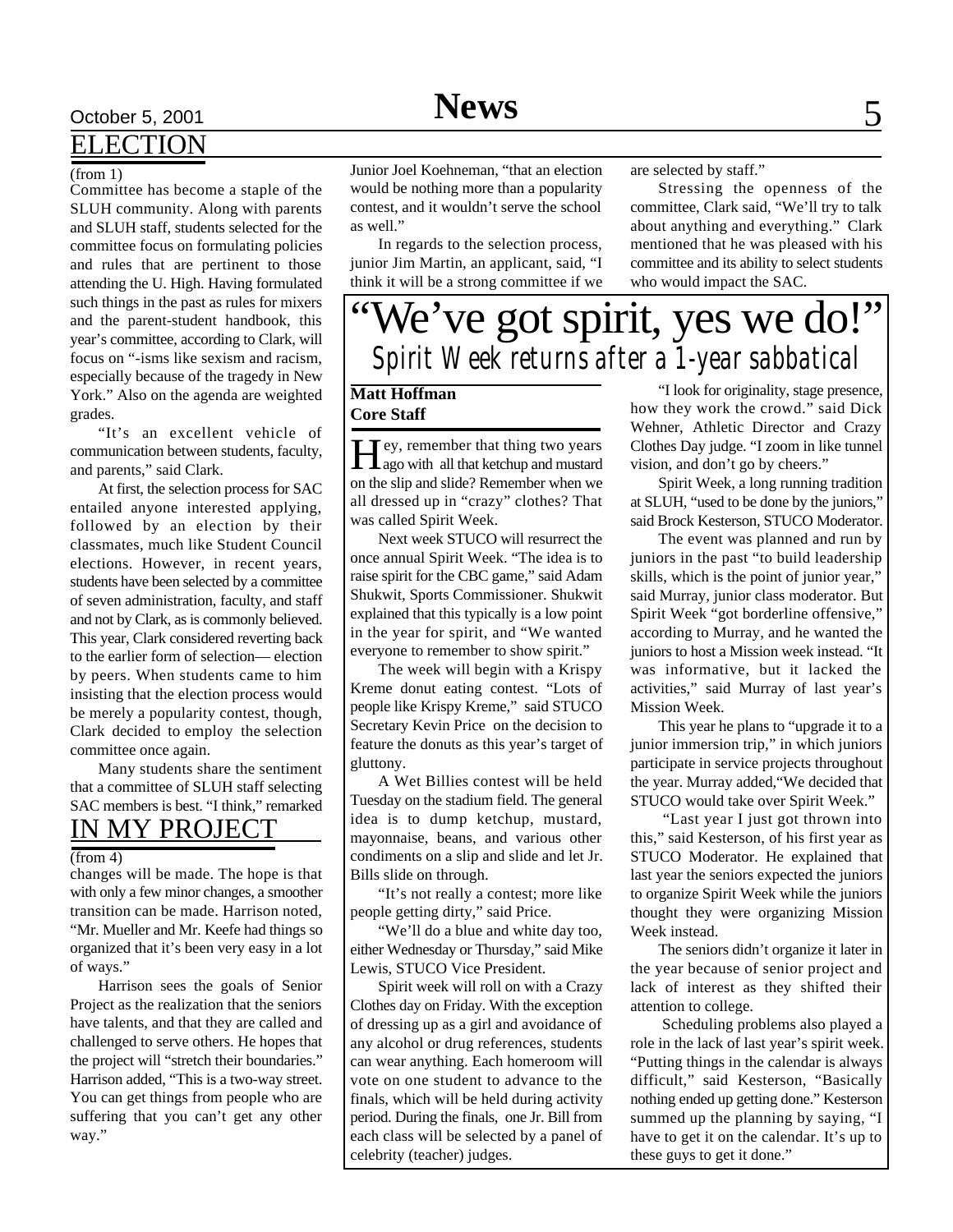## **6 Sports October 5, 2001 Sports**

## XC takes a disappointing second at JV Invitational *O'Brien places 14th in return from leg injury*

## **Brian Gilmore Reporter**

 $\overline{\mathsf{L}}$ ast Saturday, the second annual Midwest Jesuit Invitational took place at Chaminade. Teams from Dallas, Denver, Kansas City, New Orleans, and Wisconsin joined SLUH and DeSmet at Chaminade to participate in a day celebrating their Jesuit brotherhood. After the afternoon races ended, all the athletes went to DeSmet for Mass and a subsequent banquet. SLUH families housed runners from Regis High School in Denver for the weekend, and as John Parr noted, "It was pretty neat for everybody to be around runners from around the region."

As far as the races went, SLUH placed second in all three divisions. The varsity team, highlighted by the return of Tipper O'Brien, scored 60 points and placed second behind DeSmet's low score of 31. Pat Leinauer (6th, 16:57) and Pete Schaefer (7th, 16:59) ran 1-2 for SLUH, both setting personal record times. O'Brien (14th, 17:23), Kyle Gonnerman (16th, 17:30), and Kevin Crean (17th, 17:32) rounded out the scoring five. Parr did not run.

About the results, Leinauer said, "It's disappointing to get second, but one by one, it seems like the pieces are beginning to fall into place."

Parr concurred, saying, "Now is when it matters. Since we're finally at full strength with Tip back, I think the other teams are going to be in a world of hurt. I can't wait to race at Conference."

On the JV level, the Harrierbills were entirely focused on beating conference rival DeSmet. However, nobody knew how strong Marquette (WI) would be. SLUH's JV destroyed DeSmet, but the team wasn't able to top a dominating performance from Marquette, scoring 44 points to Marquette's 25.

Junior Matt Killiany led the charge for the Jr. Bills, blazing through the course in a time of 17:43, a personal best by nearly 30 seconds, and a top seven time on the day. Killiany was winning the race for the majority of it, but a strong finishing kick by Marquette's Andy Van Sumeren

c r u s h e d Matt's chance at the victory.

About his performance, Killiany said, "It was weird to be in front of a race. I kept wondering whether I made a wrong turn. I tried to break the Marquette kid



**Andrew Linhares tries to move up in Saturday's Midwest Jesuit Invitational.**

on the flat before the final hill because I knew I couldn't hold him off on the hill. Nonetheless, it felt really good, and I'm quite happy about my race."

Once again, the freshmen had to settle for second place, despite having personal best races from nearly everyone. Led by Charlie Samson (2nd, 18:45), SLUH

placed five in the top 13, but that was not enough. Their 39 points couldn't match Desmet's 30, but they were closer than

> they were to the Spartans in previous meets.

 Everybody on the freshman team is tired of losing to DeSmet, and they look towards Conference as a time to finally prove what they can do.

Yesterday, the team participated in the Metro Invitational at Parkway Cenman team ran in their respective races. try website, www.sluh.org/xc/xc.htm.

tral. The top seven had the race off to prepare for MCCs next Saturday, so the second seven ran in the varsity race. The rest of the JV team and the entire fresh-Look for results on the SLUH cross-coun-

Last night the Polobills took on rival MICDS at Forest Park Community College. The Jr. Bills had already lost to the Rams two weeks ago, and last night's outcome was no better. In front of the largest crowd support of the year, Donny DesPain scored the team's lone goal in the fourth quarter. However, the strong MICDS team prevailed 5-1, and the Polobills' record dropped to 7-2. The team's next game is Tuesday at Chaminade.



**Kevin Price grabs the ball as an MICDS defender puts on the pressure.**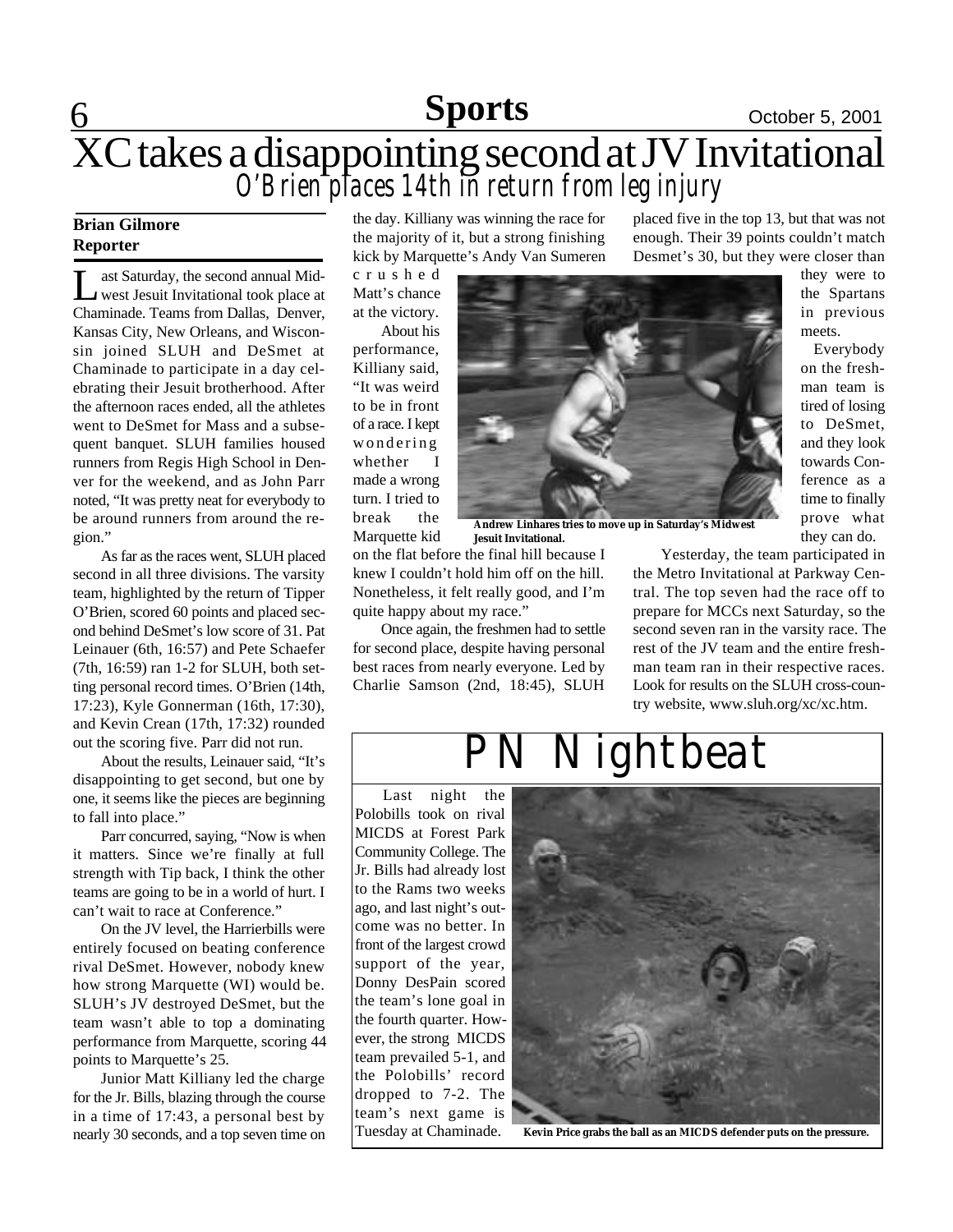## October 5, 2001 **News** 7 Footbills romp and roll over Mattoon, 49-7 *Offense cranks out 517 total yards*

## **John Stewart Reporter**

A good number of students made the<br>60-mile trek to Mattoon, Illinois this good number of students made the past Friday night to watch the Jr. Bills take on the Green Wave of Mattoon High, and they were not disappointed with the final result.

The Footbill offense put together one of its most impressive performances of the season, amassing 517 yards of total offense while putting 49 points on the board for the second consecutive game.

The fans arrived late and were treated to an early 14-0 lead for the Jr. Bills.

On their first possession, the Footbills wasted no time marching down the field. On the third play from scrimmage, quarterback Dossie Jennings hooked up with

Tim Boyce on a crossing pattern 20 yards down field; Boyce cut towards the sideline and turned upfield as he outran everyone on the field for a 90-yard touchdown, the second longest in school history. Boyce's run was reminiscent of a touchdown earlier in the season against Chaminade when he went 80 yards for a score.

Chris Finney added to the lead with a 5-yard touchdown run to make the score 14-0 later in the first quarter.

"Our offense is finally coming together," said Boyce. "If we can play at this level for the rest of the season, we will be a team to reckon with."

The offensive line put together another phenomenal performance, opening holes and protecting Jennings in the pocket. In the last two weeks, the running game has been outstanding, amassing 582 yards on just 64 carries. The line is the engine that drives the offense to success.

"The offensive line has done a terrific job coming off the ball quickly and sending the ends," said head coach Gary Kornfeld. "They've played with the passion and intensity that you need to be

successful."

The Jr. Bills picked up where they left off in the second quarter as they continued to execute on all cylinders. Following two good carries by Chris Carter, Jennings sneaked across the goal

**Joe Finney trips up the mattoon quarterback while Mike Klevorn and Chris Price move in to finish him off.**

line from two yards out to give the Jr. Bills a 21-0 lead. The defense joined in on the fun just 42 seconds later as captain Craig Schlapprizzi intercepted the quarterback's pass and barreled into the end zone for a 25-yard touchdown. The combination of near flawless execution and good breaks are the reasons why the 2001 Footbills have been so successful.

"We've started off the game extremely well this year by getting early leads and being very opportunistic," Kornfeld said. "We always seem to come up with the big plays, just like Schlapprizzi did this past week."

The Green Wave was able to squeak a touchdown against the best defense in the MCC, a defense which has allowed an average of only 11 points per game. Mattoon's Aaron Brown scored from one yard out to cut the lead back to 21.

The Jr. Bill offense destroyed any hope of a comeback for Mattoon as Jennings scampered 49 yards on a quarterback sweep. The run was his seventh rushing touchdown of the season.

Jennings is putting together an im-

pressive junior campaign, as he has completed 52% of his passes for 817 yards, 4 touchdown passes, and a quarterback rating of 108.5. He has done an excellent job of hitting receivers in stride, which results in better runs after the catch.

> The second half gave the backups another chance to get some playing time. While taking precious time off the clock, the Jr. Bills still managed to dominate in every facet of the game. Finney added another touchdown with 4:40 to go in the third quarter as he plowed his way into the end zone from 3 yards out to give the Footbills a 42-7 lead.

> A minute into the fourth quarter the Footbills tallied their seventh and final touchdown of the night as junior Matt McArthur and Scott

Cunningham hooked up for a 30-yard touchdown. McArthur hit Cunningham with a pass down the sideline, and he shed tacklers and dashed into the end zone for his first career reception and touchdown to make the score 49-7, which ended up being the final score.

"If it weren't for the good pass from McArthur and a nice block by (Reid) Heidenry, I wouldn't have made it in," Cunningham said.

The convincing victory puts the team's record at 5-0 overall with a 2-0 record in the conference.

The Footbills will travel to St. Charles tonight to play a 1-4 Francis Howell North team at 7 o'clock.

"If we keep playing with the same level of intensity and passion that we have been playing with so far this season, we should be in good shape from here on out," Kornfeld concluded.

The team greatly appreciated the amount of student participation against Mattoon, and they would like to see the same amount of rowdiness for the duration of the season and their playoff run.

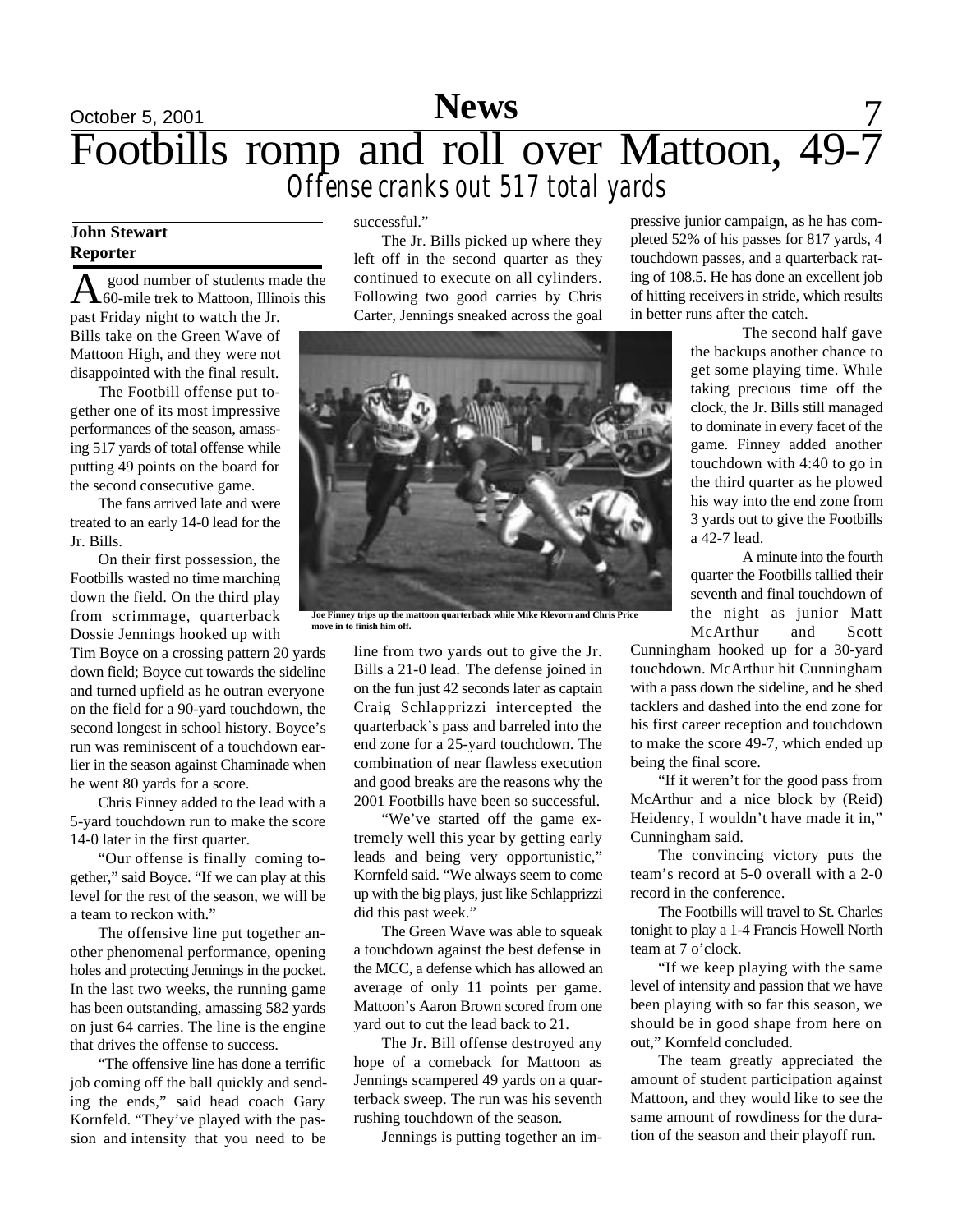## **8 Sports October 5, 2001** Soccerbills smite Vianney, Fox, St. Pius X *Martelbills continue 8-game unbeaten streak* The Jr. Bills buried another one to-one over the keeper's head during the

### **Adam Shukwit Reporter**

The Soccerbills started their long<br>stretch of soccer this weekend by stretch of soccer this weekend by taking on MCC rival Vianney on Saturday night. Vianney beat the Marteletubbies in the CBC tournament earlier this year, and the Jr. Bills were out for revenge. Ian Mulligan, the Irish hooligan, said after the game, "We weren't going to accept defeat!"

The Jr. Bills started off the game on the right foot. Actually it was the right foot of Joey Germanese that put the Jr. Bills on top early in the game.

The Griffins barely got past the half line the rest of the half due to strong pressure from Eddie Davis and Neil Sanders.

## **Kevin Moore Sports Editor**

A fter coaching tennis over a period of<br>11 years at St. Louis U. High and fter coaching tennis over a period of Regis High in Denver, varsity tennis head coach Dan See decided to stop coaching this year. See said his wife's having their second baby and his going back to school to earn a master's degree in computer science led to his decision.

"I loved it," said See. "It's a great sport, and I coached great kids. I just had to address those other things."

Over the span of his coaching career at SLUH, See's teams finished second in state twice and third in state twice. One of his doubles teams won state two years in a row, and two other doubles teams finished second. Lance Vodicka won second in the state singles tournament two years ago.

"I never looked at them as my accomplishments," said See. "I coached with (Charlie) Martel for a while, and these guys that are great tennis players come to us as great tennis players."

See continued, "As coaches, we try to get them to see the bigger picture...to wards the end of the half off of a bouncing ball in the box that Matt McCarthy punished into the back of the net. Dan Hartwig

added two more dazzlers in the second half to make the final blowout score 4-0. Steve Howenstein recorded yet another brilliant shutout.

Two nights later the Marteleonis were at it again when they started the Hudson Tournament by taking on Fox High

School. The Soccerbills put heavy pressure on Fox's defense and goalie the whole night. Germanese broke the wall and lofted



**St. Pius X's goalie dives and fails to block Dan Hartwig's penalty kick.**

year as goalie.

middle of the first half.

After the game, Ben Wastler philo**see PHILOSOPHICAL, 10**

The Murraybills came out in the second half thirsty for more goals. Their

> thirst was quenched when Eddie Davis slotted one near post past the keeper at the beginning of the half. Germanese added another goal when he blasted one past the keeper to make the final score 3-0. Sophomore Bart Saracino got his first start and win of the

# See hangs up his racket after eleven years

represent SLUH and their classmates well."

See's way of dealing with his players obviously conveyed this goal to other people. "The thing I'm impressed with the most is how he has dealt with the kids, how he's taught them to treat other people with respect," said athletic director Richard Wehner. "He taught them how to exhibit a tremendous amount of sportsmanship."

"Coach See has always had classy teams," continued Wehner. "He was always very well respected by the other MCC coaches and his players."

"All the coaches had high standards for our guys' behavior on the court, and that's what we were most proud of," See commented. "I'm very happy about all of the wonderful coaches and players I've had the privilege to work with. It's always been a lot of fun."

Taking over the reins of the team will be tennis pro Vince Schmidt, who graduated from SLUH in '87 and has helped See over the past two years as one of his assistant coaches. Schmidt, who played tennis at the University of Southern Illinois and even played professional tennis for a brief time, has helped coach stars such as the Jensen brothers and other Aces players in St. Louis. "He's extremely qualified," said See.

Yet Schmidt said he was even happier that he could come back to SLUH to help coach the tennis team. "I was thrilled to be able to come to my alma mater and help such a great guy like Dan See," he said. "I was so fortunate to work with (See) because he is such a classy guy."

Schmidt looks forward to helping the team have a successful year. "I think there's a very good opportunity to return to state as See's teams often did," said Schmidt. "We have a nice mix of youth and upperclassmen that could clearly put us in position to be a state caliber team."

English teacher Miles Grier, who played tennis at Xavier High School in Cincinatti, will join Schmidt as assistant coach.

"I expect to have a competitive season and a cohesive, energetic team," said Grier.

"I think Schmidt and Grier will do a great job," said See. "They are excellent individuals who will represent the school well."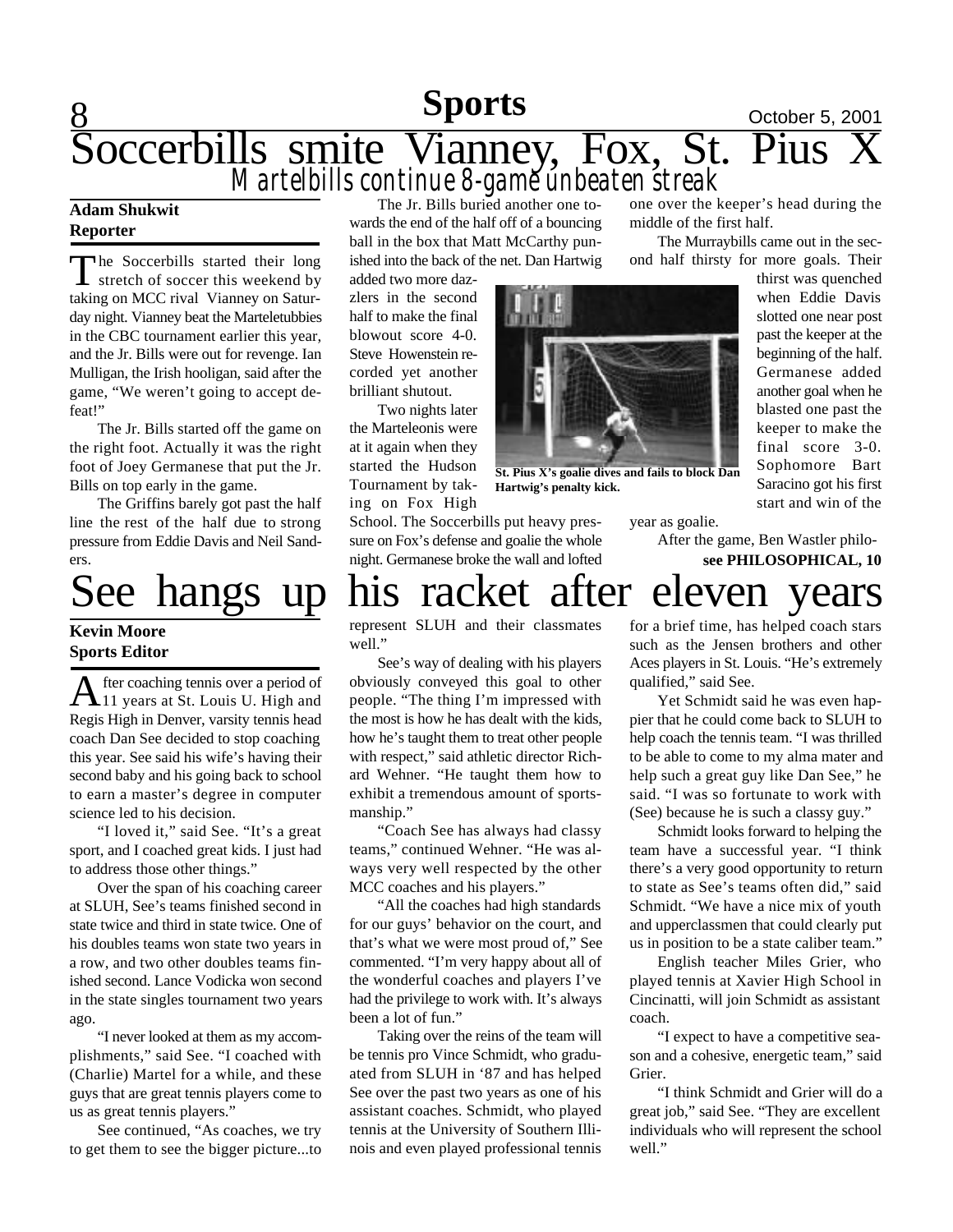## <u>October 5, 2001 **Neature**</u> 1997 **Feature** Martin Hagan, SJ: 50 years of yearbook photos

### **Adain Podleski Reporter**

To many who dread formal attire, picture day seems to be a large inconvience, taking approximately 5 minutes of a precious day that could be used eating, doing homework, or sleeping on any available surface.

To long-time faculty member Fr. Martin Hagan somewhere in the vicinity of 250 minutes of his life has been lost waiting in

line or sitting in front of the yearbook camera. That's the equivalent of watching "Dude, Where's My Car?" 3.012 times (not that you'd want to, as that is even more of a waste of time).

Hagan's comments on picture day attendence are fairly consise, saying that "very rarely is there full attendence, especially from the freshmen", although he couldn't recall

> "missing" any picture day. Also, un-

like other former or current faculty members,

Hagan doesn't mind having his picture taken, although he can recall other teachers who thought otherwise. "Fr. von der Harr (a former math teacher from earlier in Hagan's career) refused to have his picture

taken," Hagan recalls jokingly. "The yearbook staff would have to hunt him down and take a candid [photo] to get him in the yearbook for that year."

More important to Hagan than his own pictures are the

homeroom pictures of the incoming freshman. "My copies of all

the homeroom pictures become a little dog-eared," Hagan conveys in a matterof-fact manner."Generally, after a class has graduated, I give all of the homeroom pictures to a graduate to bring back during class reunions.

Sometimes they even use them in the yearbook to c ontra s t how much t h e y ' v e grown."

H a g a n also talks of f r o m e r c l a s s e s clowning a r o u n d . "We used

to have [students] come in wearing big dark comedic glasses or extreme, crazy hats. We've outlawed that, though. The process on the whole has gone relatively smooth."

As the classes he has

seen pass through the school have grown and matured, so has Hagan, although he say that "my friends and family tell me my picture has stayed the same."

*Islamic speaker Rama to hold forum Monday*

## **By the Prep News**

Monday at activity period, Waheed-Uz Zaman Rama, a professor at the St. Louis University School of Medicine, will hold a forum for students in the theater. Rama is a member of the Islamic Center, which is located on the SLU campus, although it is not one of the university's organizations.

Accoding to pastoral director Robert Garavaglia, who arranged for Rama's appearance, Rama will not make specific remarks, other than an introduction, but will rather concentrate on answering quesions from the audience.

Garavaglia feels that as a result of the September 11 attacks and subsequent actions in America and abroad, that there is "quite a bit of misinformation going around" about the Islamic religion and its factions. Answers from such an expert, Garavaglia hopes, will "help to educate" students.

SLUH President Paul Sheridan, had the idea to invite Islamic experts to answer the questions of the school community and Garavaglia took the initiative to contact Rama and Jack Renard, an Islamic scholar and author who teaches at SLU. Renard, the uncle of junior Mike Renard, will be unable to attend \*\*\*why?\*\*\*. The event is open to all.